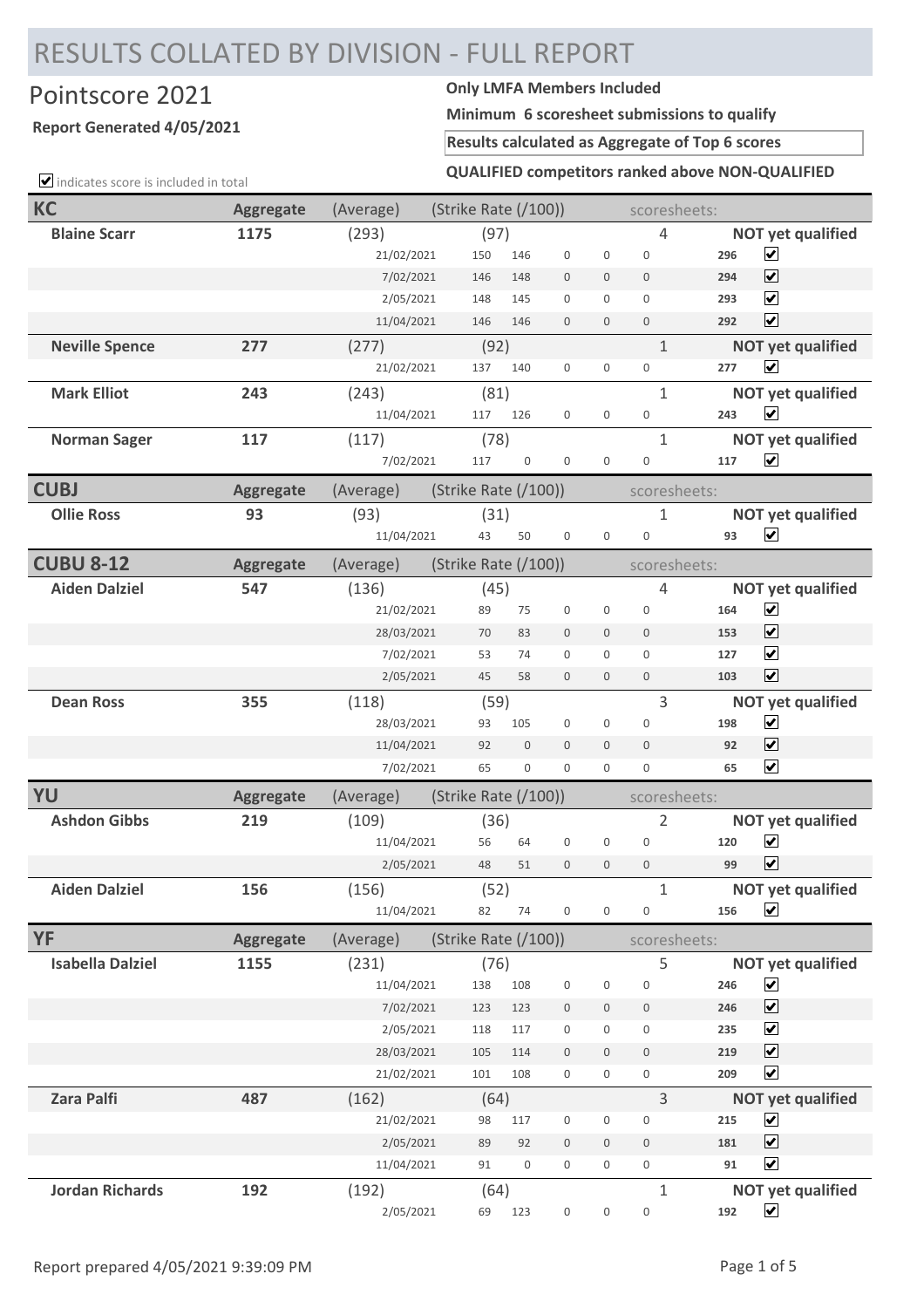| <b>FBU</b>           | <b>Aggregate</b> | (Average)  | (Strike Rate (/100)) |                  |                  | scoresheets:        |                     |     |                          |
|----------------------|------------------|------------|----------------------|------------------|------------------|---------------------|---------------------|-----|--------------------------|
| <b>Libby White</b>   | 576              | (192)      | (64)                 |                  |                  |                     | 3                   |     | <b>NOT yet qualified</b> |
|                      |                  | 11/04/2021 | 100                  | 115              | $\boldsymbol{0}$ | $\boldsymbol{0}$    | $\boldsymbol{0}$    | 215 | $\blacktriangledown$     |
|                      |                  | 2/05/2021  | 94                   | 90               | $\mathbf 0$      | $\mathbf 0$         | $\mathbf 0$         | 184 | $\overline{\mathbf{v}}$  |
|                      |                  | 28/03/2021 | 93                   | 84               | $\boldsymbol{0}$ | $\boldsymbol{0}$    | $\mathsf{O}\xspace$ | 177 | $\overline{\mathbf{v}}$  |
| <b>MCU</b>           | <b>Aggregate</b> | (Average)  | (Strike Rate (/100)) |                  |                  |                     | scoresheets:        |     |                          |
| <b>Colin Reichel</b> | 705              | (176)      | (67)                 |                  |                  |                     | $\overline{4}$      |     | <b>NOT yet qualified</b> |
|                      |                  | 11/04/2021 | 127                  | 116              | $\boldsymbol{0}$ | $\boldsymbol{0}$    | $\boldsymbol{0}$    | 243 | $\blacktriangledown$     |
|                      |                  | 28/03/2021 | 105                  | 119              | $\mathbf 0$      | $\mathbf 0$         | $\mathbf 0$         | 224 | $\blacktriangledown$     |
|                      |                  | 2/05/2021  | 105                  | 92               | $\boldsymbol{0}$ | $\boldsymbol{0}$    | $\boldsymbol{0}$    | 197 | $\overline{\mathbf{v}}$  |
|                      |                  | 14/03/2021 | 41                   | $\mathbf 0$      | $\mathbf 0$      | $\mathbf 0$         | $\mathbf 0$         | 41  | $\blacktriangledown$     |
| <b>Ronald Scott</b>  | 692              | (230)      | (76)                 |                  |                  |                     | 3                   |     | <b>NOT yet qualified</b> |
|                      |                  | 28/03/2021 | 130                  | 111              | $\boldsymbol{0}$ | $\boldsymbol{0}$    | $\boldsymbol{0}$    | 241 | $\overline{\mathbf{v}}$  |
|                      |                  | 11/04/2021 | 108                  | 122              | $\boldsymbol{0}$ | $\mathbf 0$         | $\mathbf 0$         | 230 | $\overline{\mathbf{v}}$  |
|                      |                  | 2/05/2021  | 97                   | 124              | $\mathbf 0$      | $\mathbf 0$         | $\mathsf{O}\xspace$ | 221 | $\blacktriangledown$     |
| <b>Patrick White</b> | 621              | (207)      | (69)                 |                  |                  |                     | $\overline{3}$      |     | <b>NOT yet qualified</b> |
|                      |                  | 28/03/2021 | 99                   | 119              | $\boldsymbol{0}$ | $\boldsymbol{0}$    | $\boldsymbol{0}$    | 218 | $\blacktriangledown$     |
|                      |                  | 11/04/2021 | 93                   | 113              | $\mathbf 0$      | $\mathbf 0$         | $\mathbf 0$         | 206 | $\overline{\mathbf{v}}$  |
|                      |                  | 2/05/2021  | 95                   | 102              | $\boldsymbol{0}$ | $\boldsymbol{0}$    | $\boldsymbol{0}$    | 197 | $\overline{\mathbf{v}}$  |
| <b>Paul Lovelock</b> | 212              | (212)      | (70)                 |                  |                  |                     | $\mathbf{1}$        |     | <b>NOT yet qualified</b> |
|                      |                  | 28/03/2021 | 108                  | 104              | $\boldsymbol{0}$ | $\boldsymbol{0}$    | $\boldsymbol{0}$    | 212 | $\blacktriangledown$     |
| <b>TRAD</b>          | Aggregate        | (Average)  | (Strike Rate (/100)) |                  |                  |                     | scoresheets:        |     |                          |
| <b>Micheal McRae</b> | 1033             | (172)      | (62)                 |                  |                  |                     | 6                   |     | <b>QUALIFIED</b>         |
|                      |                  | 11/04/2021 | 104                  | 112              | $\boldsymbol{0}$ | $\boldsymbol{0}$    | $\boldsymbol{0}$    | 216 | $\blacktriangledown$     |
|                      |                  | 28/03/2021 | 104                  | 101              | $\boldsymbol{0}$ | $\mathbf 0$         | $\mathbf 0$         | 205 | $\overline{\mathbf{v}}$  |
|                      |                  | 7/02/2021  | 96                   | 93               | $\mathbf 0$      | $\boldsymbol{0}$    | $\mathbf 0$         | 189 | $\blacktriangledown$     |
|                      |                  | 21/02/2021 | 72                   | 96               | $\mathbf 0$      | $\boldsymbol{0}$    | $\boldsymbol{0}$    | 168 | $\blacktriangledown$     |
|                      |                  | 2/05/2021  | 77                   | 88               | $\mathbf 0$      | $\mathbf{0}$        | $\mathbf 0$         | 165 | $\blacktriangledown$     |
|                      |                  | 14/03/2021 | 90                   | $\boldsymbol{0}$ | $\boldsymbol{0}$ | $\boldsymbol{0}$    | $\boldsymbol{0}$    | 90  | $\blacktriangledown$     |
| <b>Daniel Ross</b>   | 1218             | (243)      | (81)                 |                  |                  |                     | 5                   |     | <b>NOT yet qualified</b> |
|                      |                  | 11/04/2021 | 112                  | 137              | $\boldsymbol{0}$ | $\boldsymbol{0}$    | $\boldsymbol{0}$    | 249 | $\blacktriangledown$     |
|                      |                  | 2/05/2021  | 119                  | 127              | $\boldsymbol{0}$ | $\boldsymbol{0}$    | $\,0\,$             | 246 | $\blacktriangledown$     |
|                      |                  | 21/02/2021 | 111                  | 133              | $\boldsymbol{0}$ | $\mathbf 0$         | $\mathsf{O}\xspace$ | 244 | $\overline{\mathbf{v}}$  |
|                      |                  | 28/03/2021 | 119                  | 125              | $\boldsymbol{0}$ | $\mathbf 0$         | $\mathbf 0$         | 244 | $\blacktriangledown$     |
|                      |                  | 7/02/2021  | 114                  | 121              | $\boldsymbol{0}$ | $\boldsymbol{0}$    | $\mathsf{O}\xspace$ | 235 | $\blacktriangledown$     |
| <b>Michelle Ross</b> | 936              | (187)      | (62)                 |                  |                  |                     | 5                   |     | <b>NOT yet qualified</b> |
|                      |                  | 7/02/2021  | 101                  | 114              | $\boldsymbol{0}$ | $\boldsymbol{0}$    | $\boldsymbol{0}$    | 215 | $\blacktriangledown$     |
|                      |                  | 28/03/2021 | 99                   | 98               | $\boldsymbol{0}$ | $\mathbf 0$         | $\boldsymbol{0}$    | 197 | $\blacktriangledown$     |
|                      |                  | 21/02/2021 | 92                   | 88               | $\boldsymbol{0}$ | $\boldsymbol{0}$    | $\boldsymbol{0}$    | 180 | $\overline{\mathbf{v}}$  |
|                      |                  | 11/04/2021 | 89                   | 85               | $\boldsymbol{0}$ | $\boldsymbol{0}$    | $\boldsymbol{0}$    | 174 | $\blacktriangledown$     |
|                      |                  | 2/05/2021  | 69                   | 101              | $\boldsymbol{0}$ | $\mathsf{O}\xspace$ | $\boldsymbol{0}$    | 170 | $\blacktriangledown$     |
| <b>Robin Dalziel</b> | 616              | (154)      | (51)                 |                  |                  |                     | $\overline{4}$      |     | <b>NOT yet qualified</b> |
|                      |                  | 11/04/2021 | $111\,$              | 91               | $\boldsymbol{0}$ | $\boldsymbol{0}$    | $\boldsymbol{0}$    | 202 | $\blacktriangledown$     |
|                      |                  | 21/02/2021 | 92                   | $71\,$           | $\boldsymbol{0}$ | $\boldsymbol{0}$    | $\,0\,$             | 163 | $\blacktriangledown$     |
|                      |                  | 2/05/2021  | $74$                 | 66               | $\boldsymbol{0}$ | $\boldsymbol{0}$    | $\boldsymbol{0}$    | 140 | $\blacktriangledown$     |
|                      |                  | 28/03/2021 | 55                   | 56               | $\boldsymbol{0}$ | $\mathbf 0$         | $\boldsymbol{0}$    | 111 | $\blacktriangledown$     |
| <b>Peter Ralph</b>   | 358              | (119)      | (39)                 |                  |                  |                     | 3                   |     | <b>NOT yet qualified</b> |
|                      |                  | 7/02/2021  | 66                   | 77               | $\boldsymbol{0}$ | $\boldsymbol{0}$    | $\boldsymbol{0}$    | 143 | $\blacktriangledown$     |
|                      |                  | 21/02/2021 | 53                   | 66               | $\boldsymbol{0}$ | $\boldsymbol{0}$    | $\,0\,$             | 119 | $\blacktriangledown$     |
|                      |                  | 28/03/2021 | 53                   | 43               | $\boldsymbol{0}$ | $\boldsymbol{0}$    | 0                   | 96  | $\blacktriangledown$     |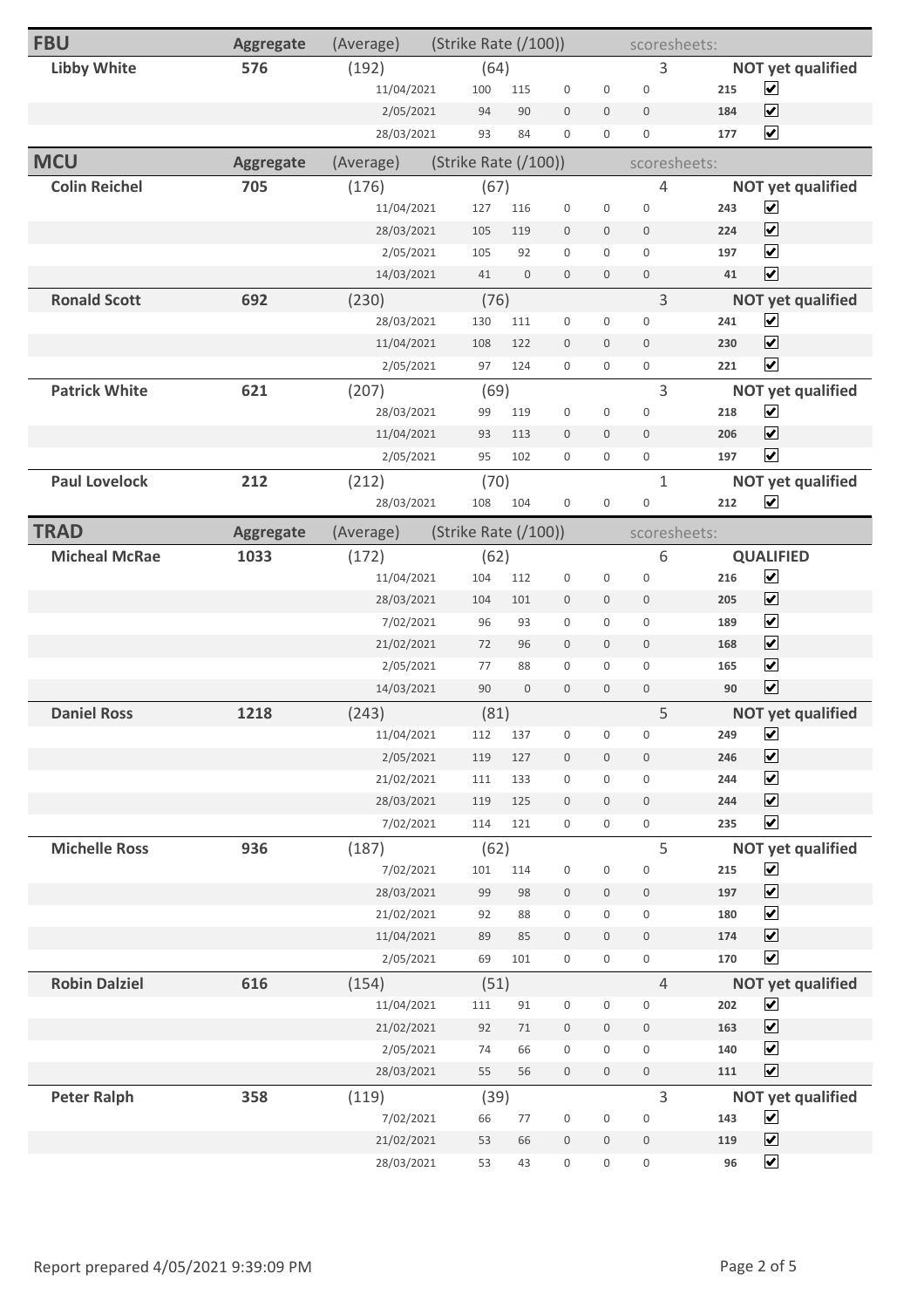| <b>Paul Lovelock</b>      | 348              | (174)      | (57)                    |                     |                     | $\overline{2}$      | <b>NOT yet qualified</b>       |
|---------------------------|------------------|------------|-------------------------|---------------------|---------------------|---------------------|--------------------------------|
|                           |                  | 7/02/2021  | 98<br>78                | $\mathbf 0$         | $\mathbf 0$         | $\mathbf 0$         | $\blacktriangledown$<br>176    |
|                           |                  | 21/02/2021 | 82<br>90                | $\boldsymbol{0}$    | $\mathsf{O}\xspace$ | $\mathsf{O}\xspace$ | $\blacktriangledown$<br>172    |
| <b>David Saillard</b>     | 169              | (169)      | (56)                    |                     |                     | $\mathbf{1}$        | <b>NOT yet qualified</b>       |
|                           |                  | 7/02/2021  | 87<br>82                | $\boldsymbol{0}$    | $\mathbf 0$         | $\mathsf{O}\xspace$ | $\blacktriangledown$<br>169    |
| <b>Christopher Martin</b> | 151              | (151)      | (50)                    |                     |                     | $\mathbf{1}$        | <b>NOT yet qualified</b>       |
|                           |                  | 7/02/2021  | 84<br>67                | $\mathbf 0$         | $\boldsymbol{0}$    | $\mathsf{O}\xspace$ | $\overline{\mathbf{v}}$<br>151 |
| <b>Shirlenne Fulton</b>   | 107              | (107)      | (35)                    |                     |                     | $\mathbf{1}$        | <b>NOT yet qualified</b>       |
|                           |                  | 11/04/2021 | 53<br>54                | $\mathbf 0$         | $\mathbf 0$         | $\boldsymbol{0}$    | $\blacktriangledown$<br>107    |
| <b>MSR</b>                | <b>Aggregate</b> | (Average)  | (Strike Rate (/100))    |                     |                     | scoresheets:        |                                |
| <b>Colin Keene</b>        | 1415             | (235)      | (85)                    |                     |                     | 6                   | <b>QUALIFIED</b>               |
|                           |                  | 7/02/2021  | 131<br>142              | $\mathbf 0$         | $\mathbf 0$         | $\mathbf 0$         | $\blacktriangledown$<br>273    |
|                           |                  | 21/02/2021 | 129<br>133              | $\mathbf 0$         | $\mathbf 0$         | $\mathbf 0$         | $\blacktriangledown$<br>262    |
|                           |                  | 2/05/2021  | 123<br>130              | $\mathbf 0$         | $\boldsymbol{0}$    | $\mathbf 0$         | $\blacktriangledown$<br>253    |
|                           |                  | 28/03/2021 | 119<br>128              | $\mathbf 0$         | $\mathbf 0$         | $\mathbf 0$         | $\overline{\mathbf{v}}$<br>247 |
|                           |                  | 11/04/2021 | 113<br>129              | $\boldsymbol{0}$    | $\mathbf 0$         | $\mathsf{O}\xspace$ | $\blacktriangledown$<br>242    |
|                           |                  | 14/03/2021 | 138<br>$\mathbf 0$      | $\mathbf 0$         | $\mathbf 0$         | $\boldsymbol{0}$    | $\overline{\mathbf{v}}$<br>138 |
| <b>Mark Firth</b>         | 1401             | (280)      | (93)                    |                     |                     | 5                   | <b>NOT yet qualified</b>       |
|                           |                  | 2/05/2021  | 141<br>144              | $\boldsymbol{0}$    | $\mathbf 0$         | $\mathbf 0$         | $\blacktriangledown$<br>285    |
|                           |                  | 7/02/2021  | 142<br>141              | $\mathbf 0$         | $\mathbf 0$         | $\mathbf 0$         | $\blacktriangledown$<br>283    |
|                           |                  | 11/04/2021 | 140<br>140              | $\boldsymbol{0}$    | $\mathbf 0$         | $\overline{0}$      | $\overline{\mathbf{v}}$<br>280 |
|                           |                  | 28/03/2021 | 140<br>138              | $\mathbf 0$         | $\mathbf 0$         | $\mathbf 0$         | $\overline{\mathbf{v}}$<br>278 |
|                           |                  | 21/02/2021 | 136<br>139              | $\mathbf 0$         | $\mathbf 0$         | 0                   | $\blacktriangledown$<br>275    |
| <b>Attila Palfi</b>       | 900              | (225)      | (85)                    |                     |                     | $\overline{4}$      | <b>NOT yet qualified</b>       |
|                           |                  | 28/03/2021 | 142<br>130              | $\boldsymbol{0}$    | $\boldsymbol{0}$    | $\boldsymbol{0}$    | $\blacktriangledown$<br>272    |
|                           |                  | 21/02/2021 | 131<br>137              | $\mathbf 0$         | $\mathbf 0$         | $\mathbf 0$         | $\blacktriangledown$<br>268    |
|                           |                  | 2/05/2021  | 109<br>125              | $\mathbf 0$         | $\mathbf{0}$        | $\mathbf{0}$        | $\blacktriangledown$<br>234    |
|                           |                  | 11/04/2021 | 126<br>$\boldsymbol{0}$ | $\mathbf 0$         | $\mathbf 0$         | $\mathbf 0$         | $\overline{\mathbf{v}}$<br>126 |
| <b>Steven McNicoll</b>    | 119              | (119)      | (79)                    |                     |                     | $\mathbf{1}$        | <b>NOT yet qualified</b>       |
|                           |                  | 21/02/2021 | $\boldsymbol{0}$<br>119 | $\mathbf 0$         | $\boldsymbol{0}$    | $\boldsymbol{0}$    | $\blacktriangledown$<br>119    |
| <b>SMC</b>                | <b>Aggregate</b> | (Average)  | (Strike Rate (/100))    |                     |                     | scoresheets:        |                                |
| <b>Allan Park</b>         | 357              | (178)      | (79)                    |                     |                     | 2                   | <b>NOT yet qualified</b>       |
|                           |                  | 21/02/2021 | 106<br>131              | $\mathsf{O}\xspace$ | $\mathsf{O}\xspace$ | $\mathbf 0$         | $\blacktriangledown$<br>237    |
|                           |                  | 7/02/2021  | 120<br>$\bf 0$          | $\mathbf 0$         | $\mathbf 0$         | $\boldsymbol{0}$    | $\blacktriangledown$<br>120    |
| <b>Gary Young</b>         | 246              | (246)      | (82)                    |                     |                     | $\mathbf{1}$        | <b>NOT yet qualified</b>       |
|                           |                  | 7/02/2021  | 123<br>123              | $\boldsymbol{0}$    | $\boldsymbol{0}$    | $\,0\,$             | $\blacktriangledown$<br>246    |
| HC                        | <b>Aggregate</b> | (Average)  | (Strike Rate (/100))    |                     |                     | scoresheets:        |                                |
| <b>Deen Parkinson</b>     | 532              | (266)      | (88)                    |                     |                     | $\overline{2}$      | <b>NOT yet qualified</b>       |
|                           |                  | 21/02/2021 | 139<br>138              | $\mathsf{O}\xspace$ | $\mathsf{O}\xspace$ | $\boldsymbol{0}$    | $\blacktriangledown$<br>277    |
|                           |                  | 7/02/2021  | 120<br>135              | $\mathsf{O}\xspace$ | $\boldsymbol{0}$    | $\mathsf{O}\xspace$ | $\blacktriangledown$<br>255    |
| <b>Stephen Bruce</b>      | 375              | (187)      | (83)                    |                     |                     | $\overline{2}$      | <b>NOT yet qualified</b>       |
|                           |                  | 21/02/2021 | 131<br>122              | $\boldsymbol{0}$    | $\boldsymbol{0}$    | 0                   | $\blacktriangledown$<br>253    |
|                           |                  | 7/02/2021  | $\boldsymbol{0}$<br>122 | $\mathbf 0$         | $\mathbf 0$         | $\boldsymbol{0}$    | $\overline{\mathbf{v}}$<br>122 |
| <b>Martyn Skinner</b>     | 317              | (158)      | (52)                    |                     |                     | $\overline{2}$      | <b>NOT yet qualified</b>       |
|                           |                  | 7/02/2021  | 97<br>66                | $\boldsymbol{0}$    | $\boldsymbol{0}$    | $\bf 0$             | $\blacktriangledown$<br>163    |
|                           |                  | 21/02/2021 | 84<br>70                | $\mathsf{O}\xspace$ | $\mathsf{O}\xspace$ | $\boldsymbol{0}$    | $\blacktriangledown$<br>154    |
| Simon Azzopardi           | 192              | (96)       | (64)                    |                     |                     | $\overline{2}$      | <b>NOT yet qualified</b>       |
|                           |                  | 7/02/2021  | 118<br>$\boldsymbol{0}$ | $\boldsymbol{0}$    | $\boldsymbol{0}$    | $\boldsymbol{0}$    | $\blacktriangledown$<br>118    |
|                           |                  | 28/03/2021 | 74<br>$\boldsymbol{0}$  | $\boldsymbol{0}$    | $\boldsymbol{0}$    | $\mathbf 0$         | $\blacktriangledown$<br>74     |
|                           |                  |            |                         |                     |                     |                     |                                |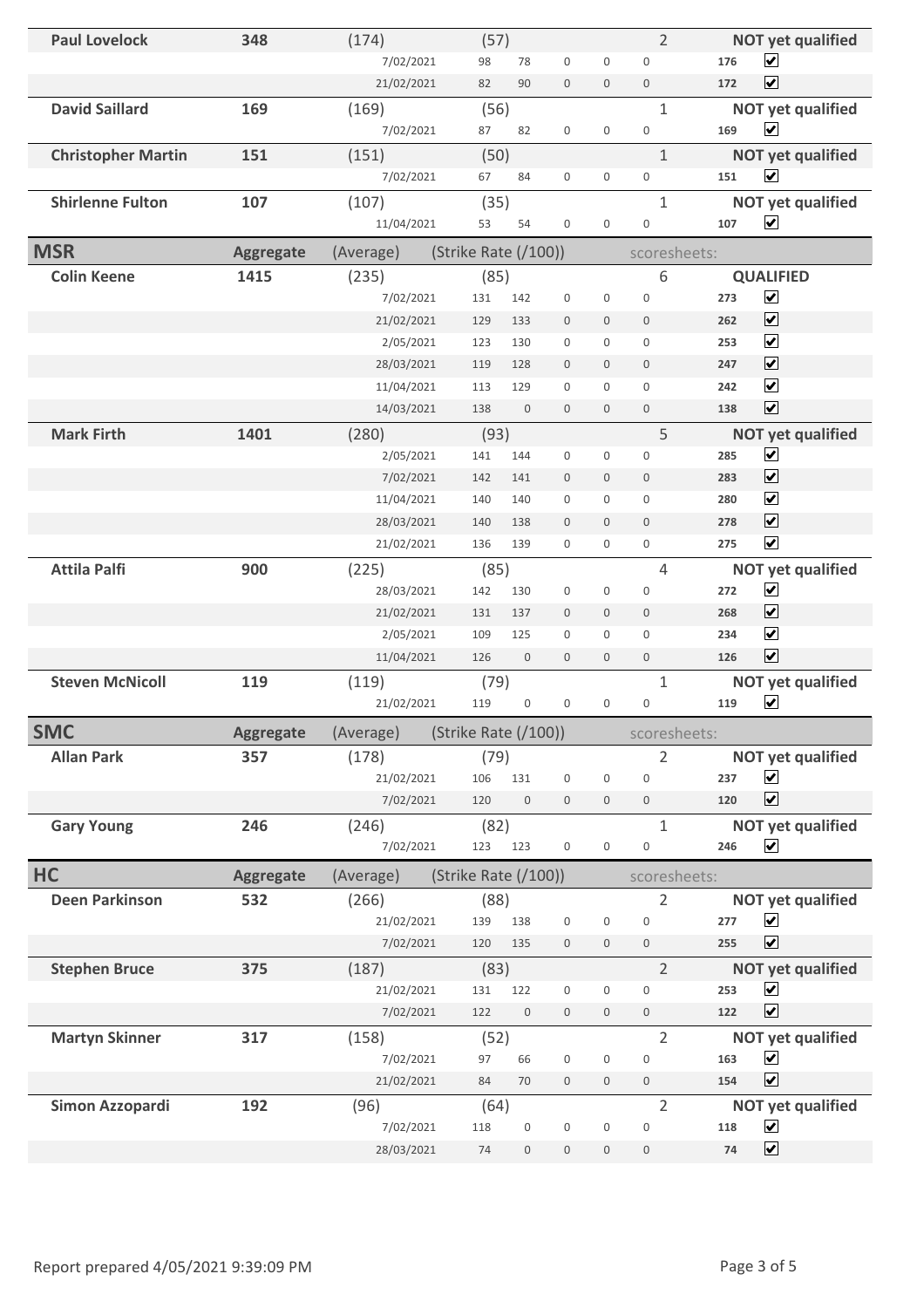| <b>FHC</b>             | <b>Aggregate</b> | (Average)          | (Strike Rate (/100))   |                  | scoresheets:        |                  |                                    |              |                                                  |
|------------------------|------------------|--------------------|------------------------|------------------|---------------------|------------------|------------------------------------|--------------|--------------------------------------------------|
| <b>Donna Gilroy</b>    | 831              | (207)              | (79)                   |                  |                     |                  | $\overline{4}$                     |              | <b>NOT yet qualified</b>                         |
|                        |                  | 21/02/2021         | 125                    | 117              | $\mathbf 0$         | $\boldsymbol{0}$ | $\boldsymbol{0}$                   | 242          | $\blacktriangledown$                             |
|                        |                  | 28/03/2021         | 122                    | 114              | $\mathbf 0$         | $\mathbf 0$      | $\mathbf 0$                        | 236          | $\blacktriangledown$                             |
|                        |                  | 11/04/2021         | 124                    | 109              | $\mathbf{0}$        | $\mathbf{0}$     | $\mathbf 0$                        | 233          | $\overline{\mathbf{v}}$                          |
|                        |                  | 7/02/2021          | 120                    | $\boldsymbol{0}$ | $\mathbf{0}$        | $\mathbf 0$      | $\mathbf 0$                        | 120          | $\overline{\mathbf{v}}$                          |
| <b>FBR</b>             | <b>Aggregate</b> | (Average)          | (Strike Rate $(100)$ ) |                  |                     |                  |                                    | scoresheets: |                                                  |
| <b>Anika Drosd</b>     | 1397             | (279)              | (93)                   |                  |                     |                  | 5                                  |              | <b>NOT yet qualified</b>                         |
|                        |                  | 11/04/2021         | 144                    | 144              | $\boldsymbol{0}$    | $\boldsymbol{0}$ | $\boldsymbol{0}$                   | 288          | $\blacktriangledown$                             |
|                        |                  | 7/02/2021          | 141                    | 142              | $\bf 0$             | $\boldsymbol{0}$ | $\boldsymbol{0}$                   | 283          | $\overline{\mathbf{v}}$                          |
|                        |                  | 21/02/2021         | 139                    | 142              | $\mathbf 0$         | $\mathbf{0}$     | $\mathbf{0}$                       | 281          | $\overline{\mathbf{v}}$                          |
|                        |                  | 2/05/2021          | 140                    | 134              | $\mathbf 0$         | $\mathbf{0}$     | $\mathbf 0$                        | 274          | $\overline{\mathbf{v}}$                          |
|                        |                  | 28/03/2021         | 131                    | 140              | $\mathbf{0}$        | $\mathbf{0}$     | $\boldsymbol{0}$                   | 271          | $\overline{\mathbf{v}}$                          |
| <b>Sarah Keene</b>     | 518              | (259)              | (86)                   |                  |                     |                  | $\overline{2}$                     |              | <b>NOT yet qualified</b>                         |
|                        |                  | 28/03/2021         | 124                    | 135              | $\boldsymbol{0}$    | $\boldsymbol{0}$ | $\mathbf 0$                        | 259          | $\blacktriangledown$                             |
|                        |                  | 21/02/2021         | 132                    | 127              | $\mathbf{0}$        | $\mathbf 0$      | $\boldsymbol{0}$                   | 259          | $\blacktriangledown$                             |
| <b>MBO</b>             | <b>Aggregate</b> | (Average)          | (Strike Rate (/100))   |                  |                     |                  |                                    | scoresheets: |                                                  |
| <b>Seth Knott</b>      | 1117             | (279)              | (93)                   |                  |                     |                  | 4                                  |              | <b>NOT yet qualified</b>                         |
|                        |                  | 2/05/2021          | 142                    | 142              | $\boldsymbol{0}$    | $\boldsymbol{0}$ | $\boldsymbol{0}$                   | 284          | $\blacktriangledown$                             |
|                        |                  | 11/04/2021         | 136                    | 145              | $\mathbf 0$         | $\mathbf 0$      | $\mathbf 0$                        | 281          | $\overline{\mathbf{v}}$                          |
|                        |                  | 21/02/2021         | 139                    | 138              | $\mathbf{0}$        | $\mathbf{0}$     | $\mathbf{0}$                       | 277          | $\blacktriangledown$                             |
|                        |                  | 7/02/2021          | 127                    | 148              | $\mathbf 0$         | $\mathbf 0$      | $\boldsymbol{0}$                   | 275          | $\blacktriangledown$                             |
| <b>Tim Richards</b>    | 1101             | (220)              | (81)                   |                  |                     |                  | 5                                  |              | <b>NOT yet qualified</b>                         |
|                        |                  | 11/04/2021         | 128                    | 135              | $\boldsymbol{0}$    | $\boldsymbol{0}$ | $\boldsymbol{0}$                   | 263          | $\blacktriangledown$                             |
|                        |                  | 28/03/2021         | 124                    | 133              | $\mathbf 0$         | $\boldsymbol{0}$ | $\mathbf 0$                        | 257          | $\overline{\blacktriangledown}$                  |
|                        |                  | 21/02/2021         | 120                    | 124              | $\mathbf 0$         | $\mathbf{0}$     | $\mathbf{0}$                       | 244          | $\blacktriangledown$                             |
|                        |                  | 2/05/2021          | 116                    | 109              | $\mathbf{0}$        | $\mathbf{0}$     | $\mathbf{0}$                       | 225          | $\blacktriangledown$                             |
|                        |                  | 7/02/2021          | 112                    | $\boldsymbol{0}$ | $\boldsymbol{0}$    | $\boldsymbol{0}$ | $\boldsymbol{0}$                   | 112          | $\blacktriangledown$                             |
| <b>Craig Forbes</b>    | 540              | (270)              | (90)                   |                  |                     |                  | $\overline{2}$                     |              | <b>NOT yet qualified</b>                         |
|                        |                  | 7/02/2021          | 140                    | 142              | $\boldsymbol{0}$    | $\boldsymbol{0}$ | $\boldsymbol{0}$                   | 282          | $\blacktriangledown$                             |
|                        |                  | 21/02/2021         | 125                    | 133              | $\mathsf{O}\xspace$ | $\boldsymbol{0}$ | $\overline{0}$                     | 258          | $\blacktriangledown$                             |
| <b>Gerard Miles</b>    | 148              | (148)              | (98)                   |                  |                     |                  | $\mathbf{1}$                       |              | <b>NOT yet qualified</b>                         |
|                        |                  | 7/02/2021          | 148                    | $\mathbf 0$      | $\mathsf{O}\xspace$ | $\boldsymbol{0}$ | $\boldsymbol{0}$                   | 148          | $\blacktriangledown$                             |
| <b>SPM</b>             | <b>Aggregate</b> | (Average)          | (Strike Rate (/100))   |                  |                     |                  |                                    | scoresheets: |                                                  |
| <b>Josh Radoll</b>     | 273              | (273)              | (91)                   |                  |                     |                  | $\mathbf{1}$                       |              | <b>NOT yet qualified</b>                         |
|                        |                  | 21/02/2021         |                        | 133 140          | $\mathsf{O}\xspace$ | $\boldsymbol{0}$ | $\boldsymbol{0}$                   | 273          | $\blacktriangledown$                             |
| <b>AHC</b>             | <b>Aggregate</b> | (Average)          | (Strike Rate (/100))   |                  |                     |                  |                                    | scoresheets: |                                                  |
| <b>Greg Rawlinson</b>  | 1377             | (275)              | (91)                   |                  |                     |                  | 5                                  |              | <b>NOT yet qualified</b>                         |
|                        |                  | 11/04/2021         | 140                    | 141              | $\boldsymbol{0}$    | $\boldsymbol{0}$ | $\boldsymbol{0}$                   | 281          | $\blacktriangledown$                             |
|                        |                  | 7/02/2021          | 135                    | 146              | $\boldsymbol{0}$    | $\mathbf 0$      | $\boldsymbol{0}$                   | 281          | $\blacktriangledown$                             |
|                        |                  | 2/05/2021          | 140                    | 133              | $\boldsymbol{0}$    | $\boldsymbol{0}$ | $\mathbf 0$                        | 273          | $\blacktriangledown$                             |
|                        |                  | 21/02/2021         | 132                    | 140              | $\boldsymbol{0}$    | $\mathbf 0$      | $\mathbf 0$                        | 272          | $\overline{\mathbf{v}}$                          |
|                        |                  | 28/03/2021         | 124                    | 146              | $\boldsymbol{0}$    | $\mathbf 0$      | $\mathsf{O}\xspace$                | 270          | $\blacktriangledown$                             |
| <b>Ryan Drosd</b>      | 1243             | (248)              | (82)                   |                  |                     |                  | 5                                  |              | <b>NOT yet qualified</b>                         |
|                        |                  | 7/02/2021          | 137                    | 132              | $\boldsymbol{0}$    | $\boldsymbol{0}$ | $\boldsymbol{0}$                   | 269          | $\blacktriangledown$                             |
|                        |                  |                    |                        |                  |                     |                  | $\mathbf 0$                        | 252          | $\blacktriangledown$                             |
|                        |                  | 11/04/2021         | 123                    | 129              | $\boldsymbol{0}$    | $\boldsymbol{0}$ |                                    |              |                                                  |
|                        |                  | 28/03/2021         | 123                    | 125              | $\boldsymbol{0}$    | $\boldsymbol{0}$ | $\boldsymbol{0}$                   | 248          | $\blacktriangledown$                             |
|                        |                  | 21/02/2021         | 124                    | 121              | $\boldsymbol{0}$    | $\mathbf 0$      | $\boldsymbol{0}$                   | 245          | $\blacktriangledown$                             |
|                        |                  | 2/05/2021          | 115                    | 114              | $\mathbf 0$         | $\boldsymbol{0}$ | $\mathbf 0$                        | 229          | $\blacktriangledown$                             |
| <b>Ethan Wilkinson</b> | 568              | (284)<br>7/02/2021 | (94)<br>146            | 148              | $\boldsymbol{0}$    | $\boldsymbol{0}$ | $\overline{2}$<br>$\boldsymbol{0}$ | 294          | <b>NOT yet qualified</b><br>$\blacktriangledown$ |